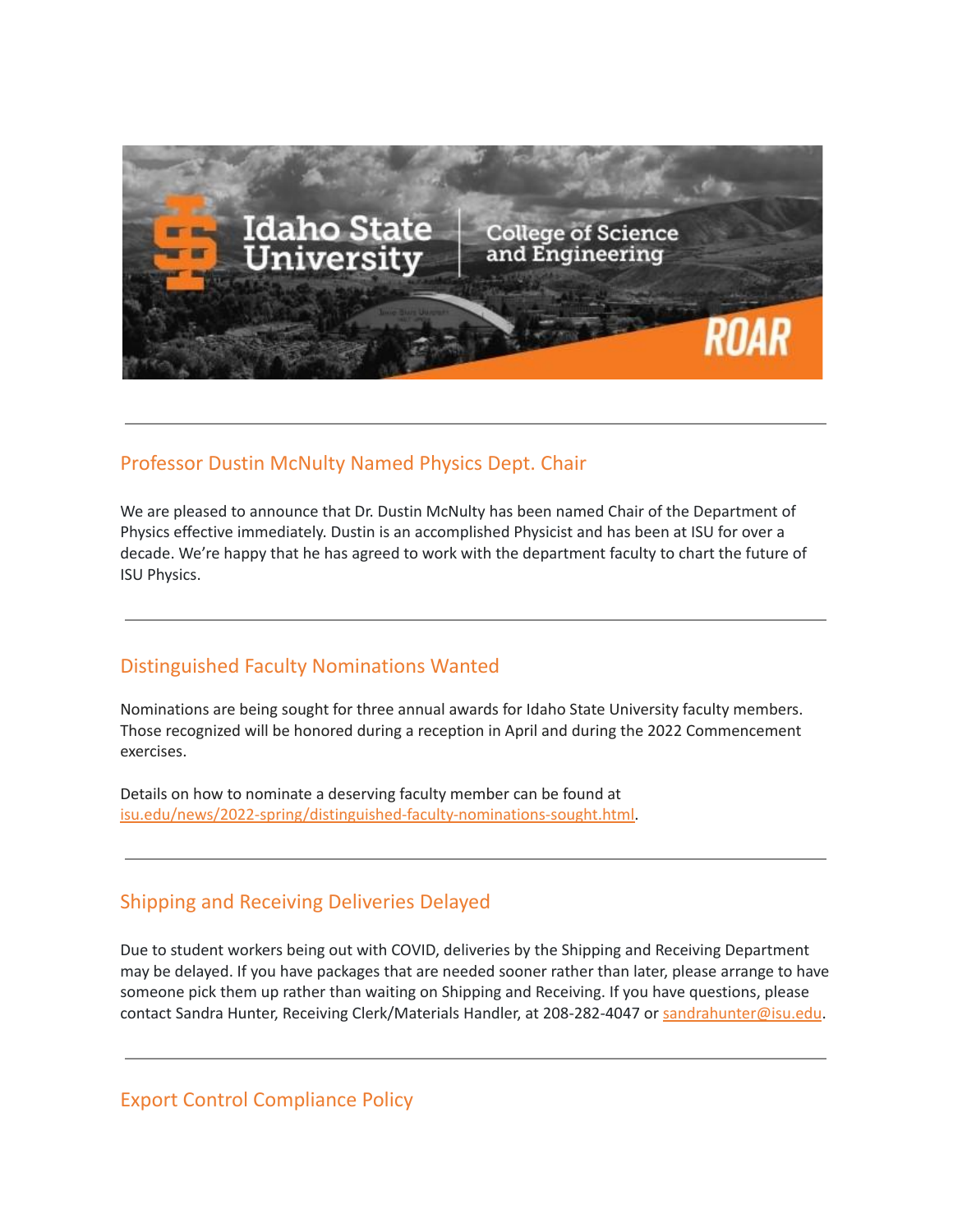In recent years, U.S. Government agencies have strictly enforced export control regulations applicable to universities and research institutions, resulting in numerous investigations as well as civil and criminal sanctions at the institutional and individual levels. While ISU is committed to maintaining an open teaching and research environment that supports the global benefit of our academic and research endeavors, we also remain equally committed to upholding our responsibilities under export compliance regulations. For more info, visit

[myemail.constantcontact.com/Export-Control-Compliance-Policy.html?soid=1127399030149&aid=cL3](https://myemail.constantcontact.com/Export-Control-Compliance-Policy.html?soid=1127399030149&aid=cL3GBeVEndU) **[GBeVEndU](https://myemail.constantcontact.com/Export-Control-Compliance-Policy.html?soid=1127399030149&aid=cL3GBeVEndU)** 

### KN95 Mask Distribution

Idaho State University has acquired a supply of KN95 masks for faculty and staff. KN95 masks can filter up to 95% of particles in the air and are made to create an airtight seal around the user's face; thus are more effective than cloth face coverings. KN95s are disposable but can be reused multiple times safely by rotating their usage.

For more information, visit [isu.edu/news/2022-spring/kn95-mask-distribution-.html.](https://www.isu.edu/news/2022-spring/kn95-mask-distribution-.html)

## IMNH to Host "Remembering Bear River" Film Screening

The Idaho Museum of Natural History's on the Pocatello campus of Idaho State University is hosting a free film screening of the documentary Remembering Bear River on Jan. 27 at 6 p.m. at Frazier Hall. More details can be found at

[isu.edu/news/2022-spring/museum-to-host-remembering-bear-river-film-screening.html](https://www.isu.edu/news/2022-spring/museum-to-host-remembering-bear-river-film-screening.html).

#### CoSE in the News

Idaho State University Chemistry Student Earns [Fellowship](https://www.isu.edu/news/2022-spring/-idaho-state-university-chemistry-student-earns-fellowship-from-american-chemical-society.html) From American Chemical Society

#### Help Us Share Your Accomplishments!

Our College's outstanding faculty, staff, and students achieve many notable research and professional accomplishments. In addition, our departments regularly have newsworthy advancements. We want to make sure those stories are shared publicly. Here are a few ways you can provide a news tip to help get the word out.

1. Use this Story [Submission](https://www.isu.edu/news/story-form/) Form to send your news tip to the Office of Marketing and Communications.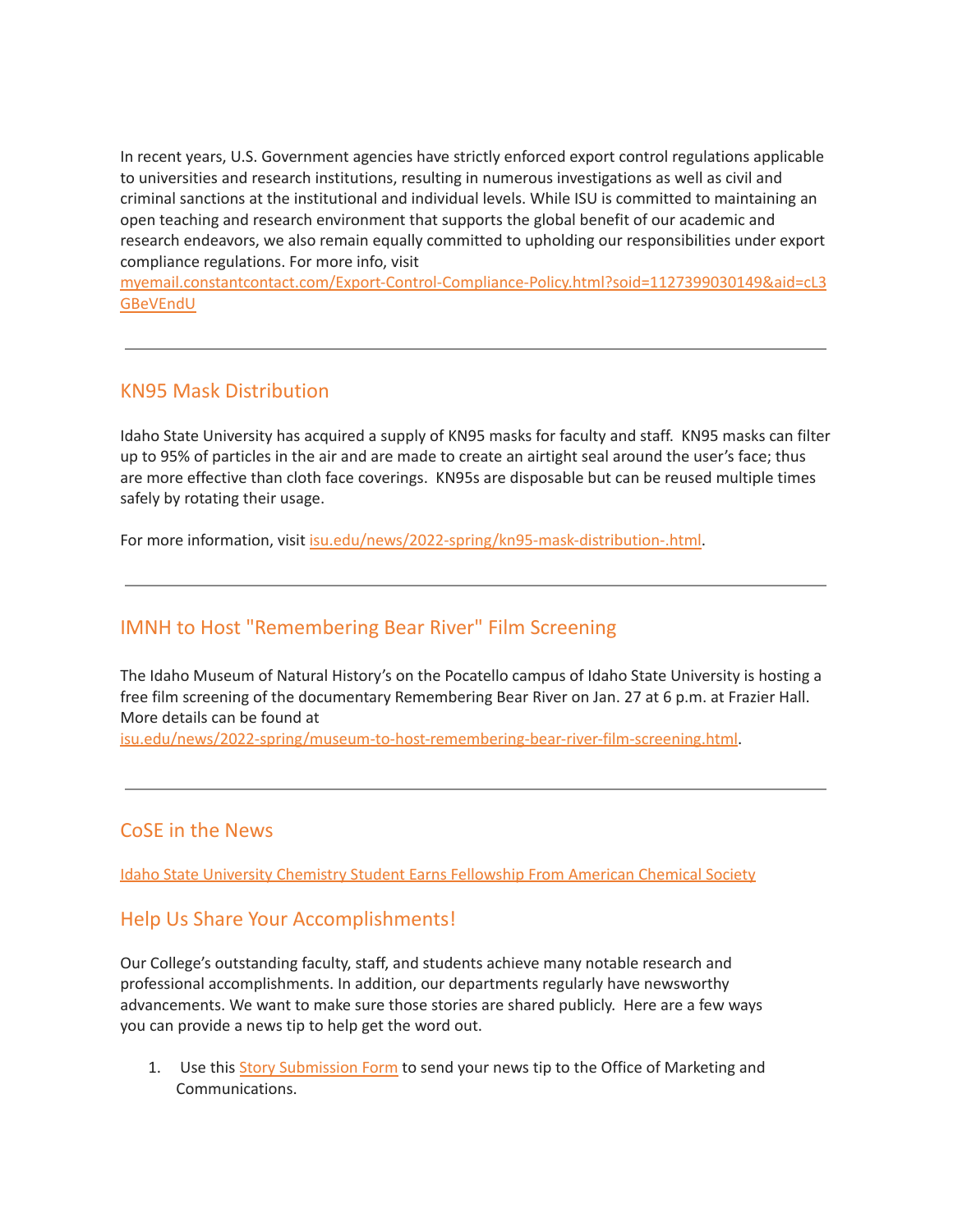- 2. Send an email to Logan McDougall ([loganmcdougall@isu.edu](mailto:loganmcdougall@isu.edu)) with a brief description of the news to be shared.
- 3. You are always welcome to create a draft story and submit it via the Story [Submission](https://www.isu.edu/news/story-form/) Form or send it to Logan. The Office of Marketing and Communications and Logan will coordinate to get the story finalized and distributed to the media outlets/platforms that best tell the story.

| Dates to Remember |                                               |  |
|-------------------|-----------------------------------------------|--|
| Feb. 21           | Presidents' Day holiday (no classes)          |  |
| Feb. 22           | Early 8-week course grading opens             |  |
| Feb. 28           | Mid-term week                                 |  |
| Mar. 7            | Late 8-week courses begin                     |  |
| Mar. 8            | Early 8-week course grading closes at 5:00 pm |  |

# Upcoming Events in the College of Science and Engineering

For a complete list of CoSE events, check out the College Event [Calendar](https://isu.edu/cse/calendar/) and click an event to get more details. Updates can also be found on [Facebook](https://www.facebook.com/IdahoStateUCoSE), [Twitter](https://twitter.com/IdahoStateUCoSE), [LinkedIn,](https://www.linkedin.com/company/idaho-state-university-college-of-science-and-engineering) and [Instagram](https://www.instagram.com/idahostateucose/). To add events to the calendar, please contact the administrative assistants in your department. The university-wide calendar of events is available [here](https://www.isu.edu/calendar/).

| Jan. 23-Jan. 29 2022                 |                                                                                                                                                             |                                                                                                                       |
|--------------------------------------|-------------------------------------------------------------------------------------------------------------------------------------------------------------|-----------------------------------------------------------------------------------------------------------------------|
|                                      |                                                                                                                                                             |                                                                                                                       |
| Department/Program                   | Event                                                                                                                                                       | <b>Details</b>                                                                                                        |
| Physics                              | Colloquium:<br>Dr. Troy Unruh<br><b>Idaho National Laboratory</b><br>"Development of Innovative Sensors<br>for Advanced Reactor Concepts"                   | Mon, January 24<br>$4pm - 5pm$<br>Zoom link:<br>https://isu.zoom.us/j/85371751874                                     |
| Mathematics and<br><b>Statistics</b> | Teaching Presentation:<br>Dr. Keren Li<br>NSF-Simons Center for Quantitative<br><b>Biology &amp; Department of Statistics</b><br>"Observational Studies and | Wed, January 26<br>$3pm-4pm$<br>Zoom link:<br>https://isu.zoom.us/j/86328287101?pwd<br>=c1FSd2xGU0FFM3oyQWF2OWcxMFVPU |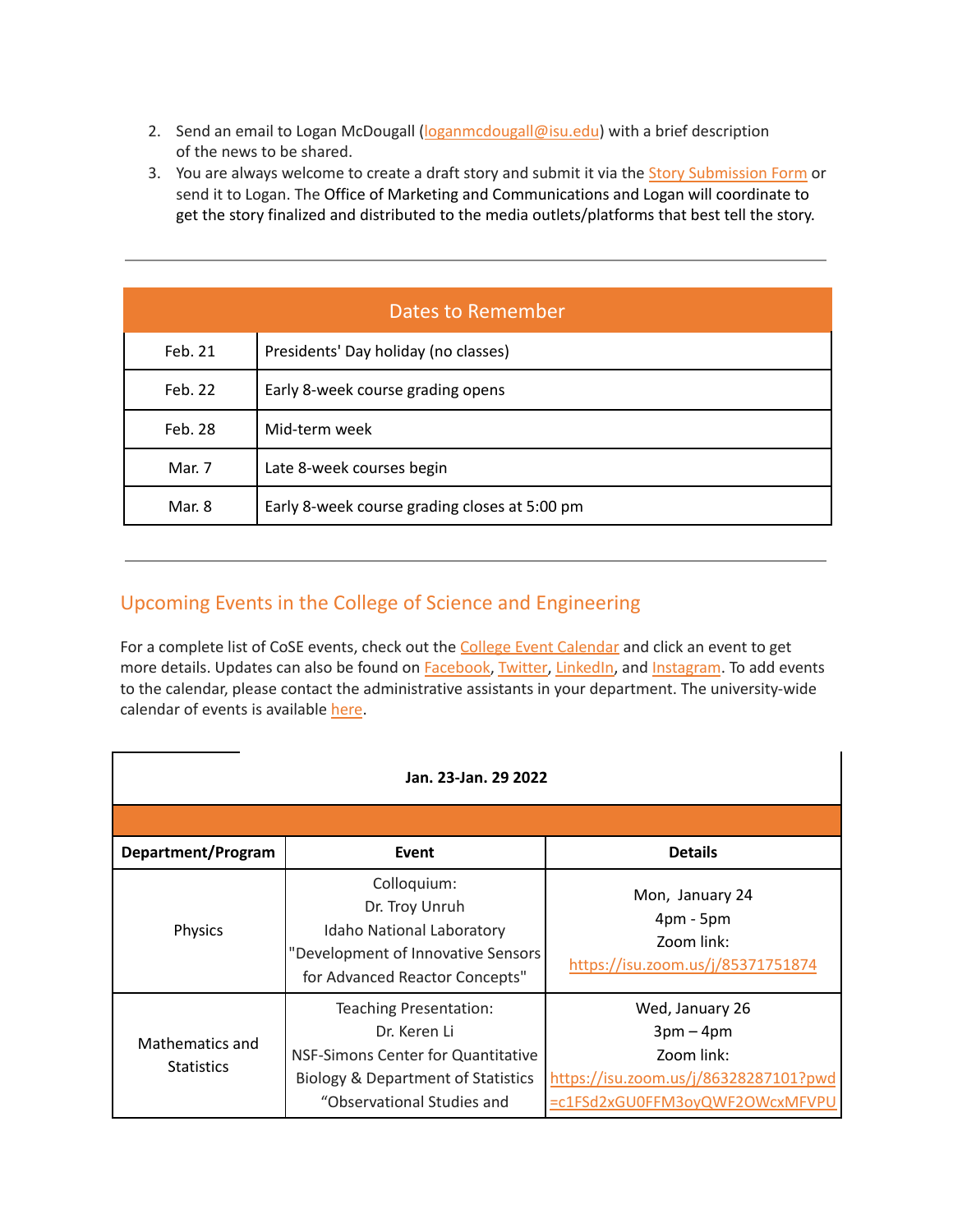|             | Experiments"                                                  | T <sub>09</sub>                                                                                                                                                        |
|-------------|---------------------------------------------------------------|------------------------------------------------------------------------------------------------------------------------------------------------------------------------|
|             | All students and faculty are<br>welcome                       | Meeting ID: 863 2828 7101<br>Passcode: 158266                                                                                                                          |
| Geosciences | Colloquium:<br>Dr. Jesslyn Starnes<br>Idaho Geological Survey | Wed, January 26<br>$4 \text{pm} - 5 \text{pm}$<br><b>PS 108</b><br>Zoom link:<br>https://isu.zoom.us/j/83794277124?pwd<br>=QVVFMVByU1k1M3VsMEZTZy9NYjZmdz<br><u>09</u> |
| Biology     | This is Biology: Speed Networking                             | Thurs, January 27<br>$12pm - 1pm$<br>Zoom link:<br>https://isu.zoom.us/j/85130843066                                                                                   |
| Biology     | This is Biology: Speed Networking                             | Thurs, January 27<br>$5pm - 6pm$<br>Zoom link:<br>https://isu.zoom.us/j/85130843066                                                                                    |

| Jan. 30-Feb.5 2022 |                                                                                                                                                          |                                                                                                                                           |  |
|--------------------|----------------------------------------------------------------------------------------------------------------------------------------------------------|-------------------------------------------------------------------------------------------------------------------------------------------|--|
|                    |                                                                                                                                                          |                                                                                                                                           |  |
| Department/Program | <b>Event</b>                                                                                                                                             | <b>Details</b>                                                                                                                            |  |
| Physics            | Colloquium:<br>Dr Boris Blinov<br>University of Washington<br>"Trapped Ion Research at UW:<br>Qubits, Qudits, Entanglement and<br>Fun in Two Dimensions" | Mon, January 31<br>4pm - 5pm<br>Zoom link:<br>https://isu.zoom.us/j/89132363913                                                           |  |
| Geosciences        | Colloquium:<br>Dr. Neil Foley<br>University of Montana Western                                                                                           | Wed, February 2<br>$4pm - 5pm$<br><b>PS 108</b><br>Zoom link:<br>https://isu.zoom.us/j/83794277124?pwd<br>=QVVFMVByU1k1M3VsMEZTZy9NYjZmdz |  |